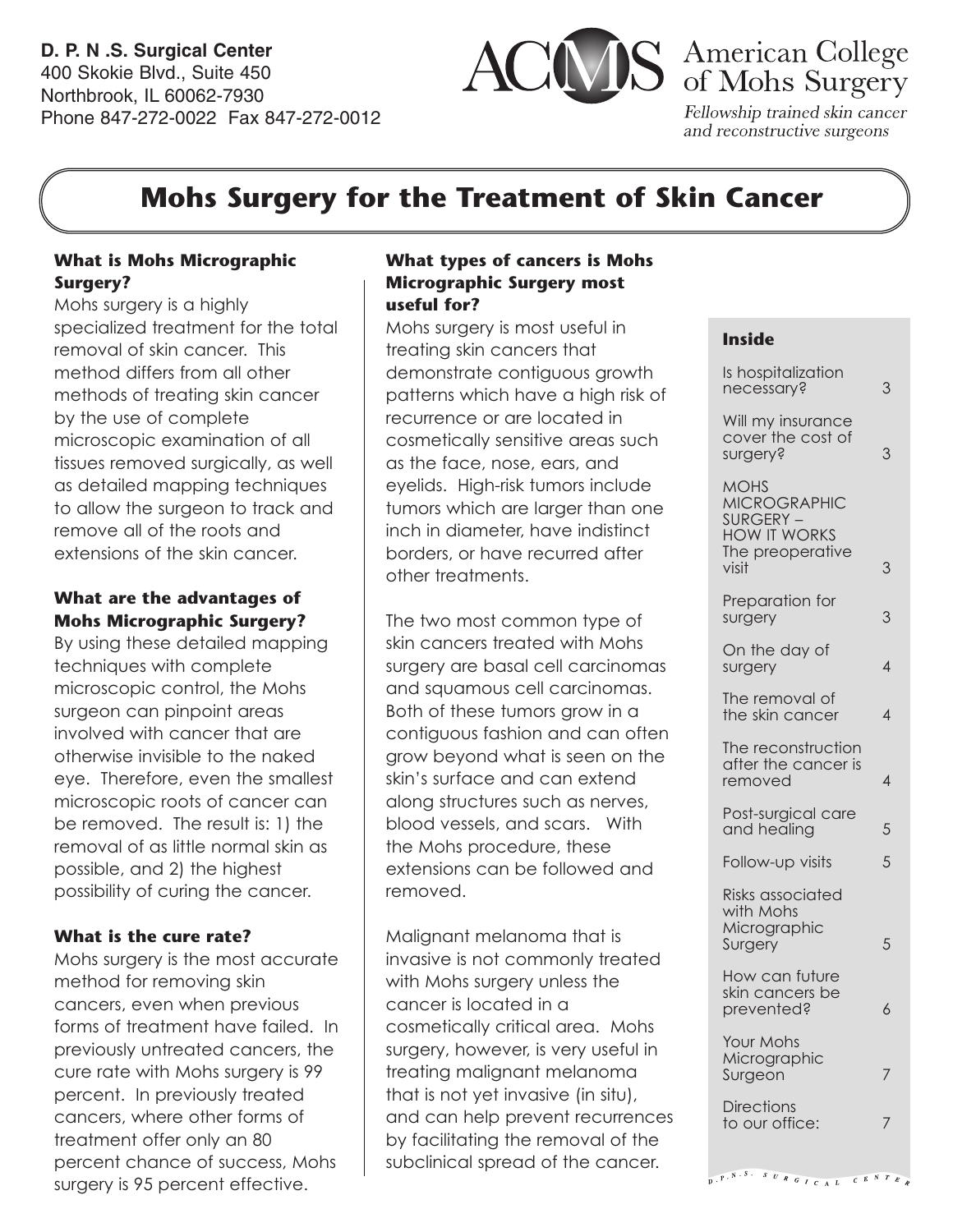*847-272-0022*

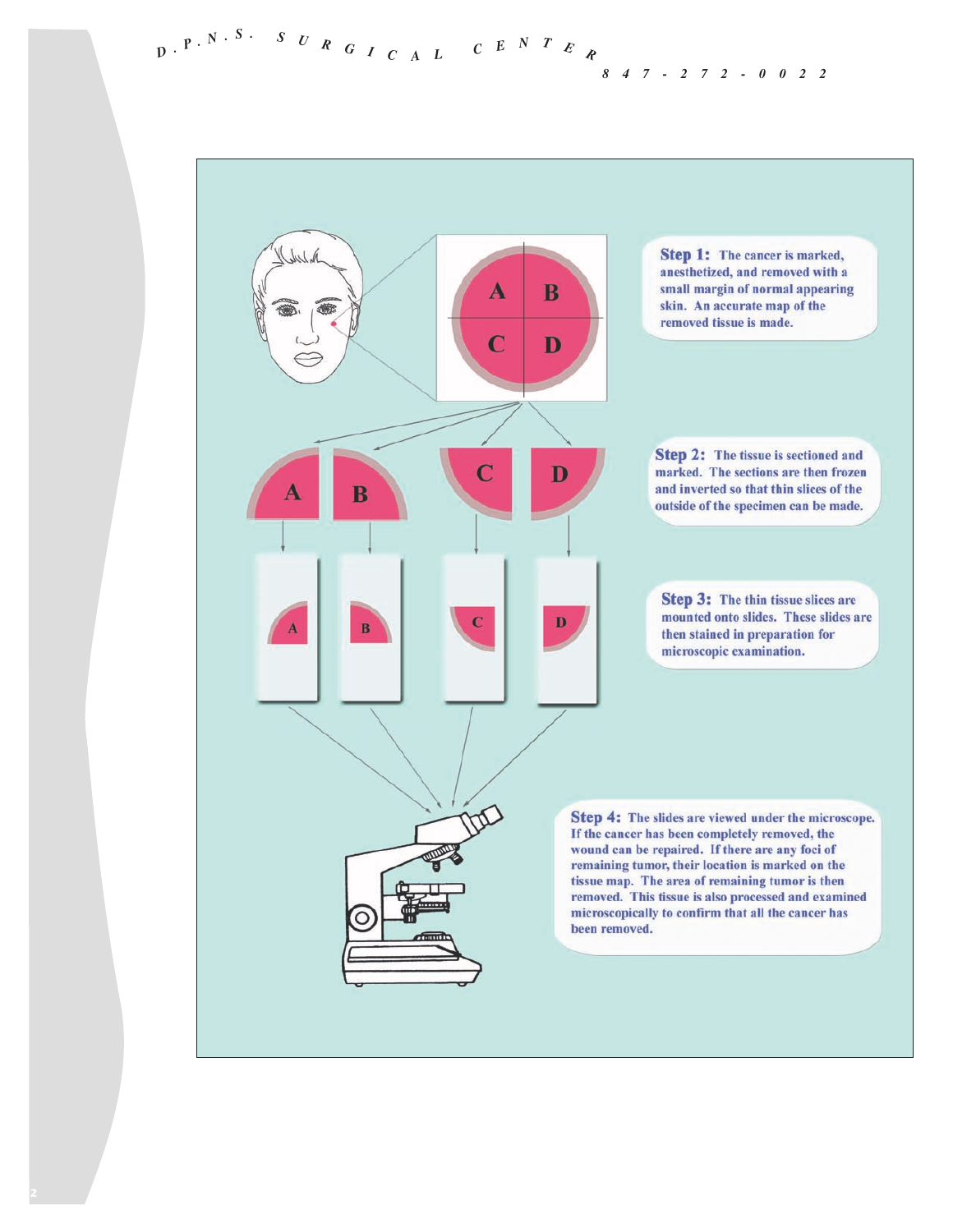#### *847-272-0022*

#### **Is hospitalization necessary?**

No. Mohs surgery is performed in a pleasant outpatient surgical suite, and you may return home the same day.

#### **Will my insurance cover the cost of surgery?**

Most insurance policies cover the cost of Mohs surgery. However, you should check with your carrier for exact information related to their schedule of payments. On your first visit please bring a copy of your I.D. card, group number, policy name and correct mailing address of your insurance carrier. We accept Medicare assignment. If you have any questions or difficulties understanding billing or payment policies, please contact our billing office.

#### **MOHS MICROGRAPHIC SURGERY – HOW IT WORKS The preoperative visit**

### You may be asked to have a

preoperative visit prior to undergoing surgery. This visit will give you the opportunity to meet your doctor and his medical staff, and learn more about Mohs micrographic surgery. An examination of the cancer will be performed and a medical history will be obtained. Occasionally, some preoperative tests will be ordered. Reconstruction options may also be discussed. You will have the opportunity to ask any questions you have relating to your upcoming surgery.

#### **Preparation for surgery**

It is important that you are as comfortable, relaxed and informed as possible when you arrive for surgery.

- Read the handouts that you have been given.
- Ask any questions that you may have.
- Continue any medications prescribed by your doctor. However, aspirin is a drug that may prolong bleeding. We ask that you avoid aspirin (including Anacin, Bufferin, Excedrin, Alka Seltzer and Percodan) for 10 days prior to surgery, so long as your doctor did not specifically prescribe the aspirin for a medical condition (e.g. stroke, heart disease, coronary stent, etc.).
- Discontinue any vitamin E supplements (multivitamins are OK) for 10 days prior to your surgery.
- If you take coumadin, we ask that you have its level checked within 1 week of your surgery.
- If you smoke, try to cut down or quit prior to your procedure and for at least 2 weeks afterwards.
- Do not drink any alcoholic beverages 48 hours prior to surgery, or 24 hours following the procedure.
- As you may not be able to shower for 24 hours after your surgery, you may wish to shower the night before or the morning of your procedure.
- Although most people are in the office for a few hours, we recommend that you plan for the possibility of spending the entire day with us.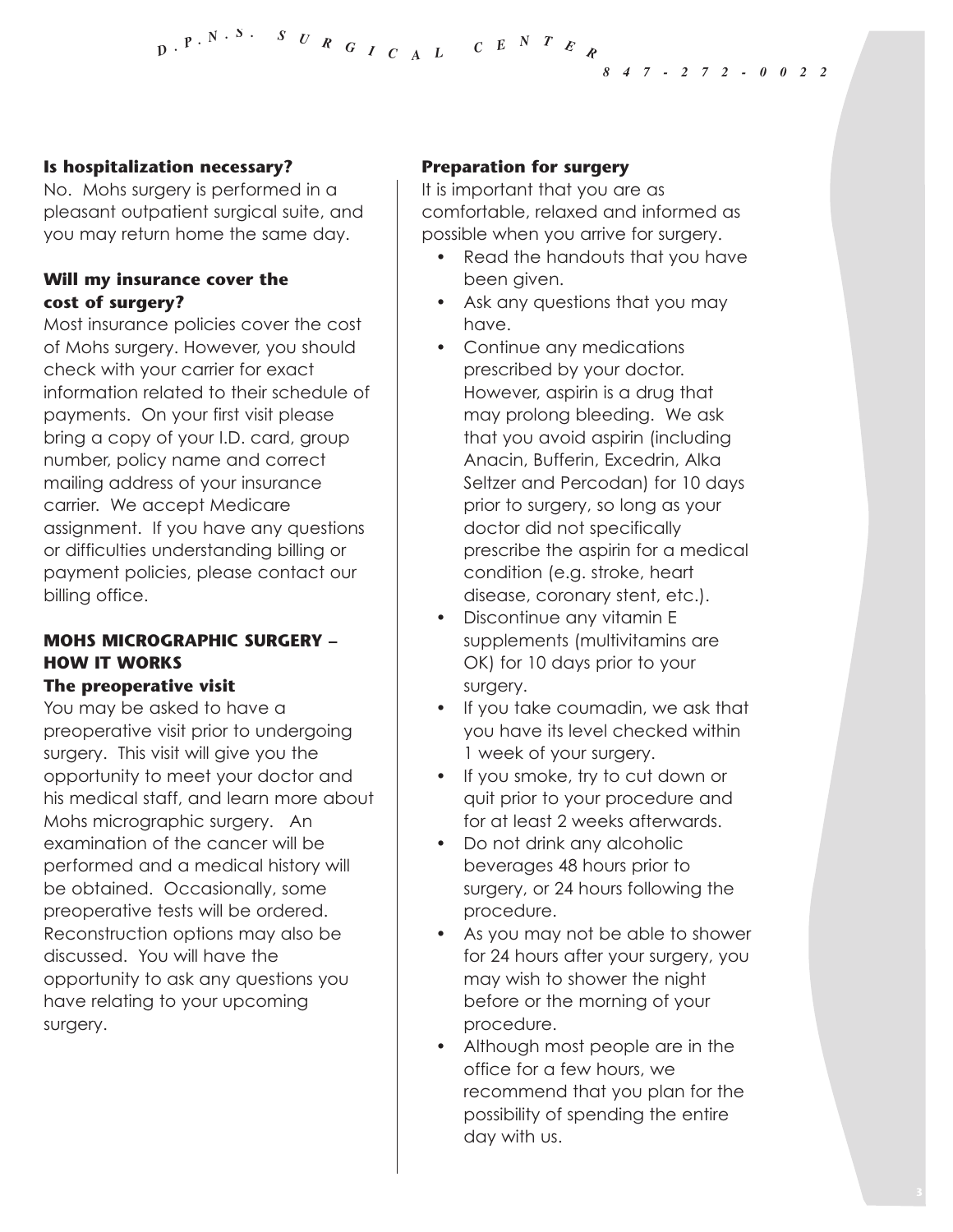*847-272-0022*

#### **On the day of surgery**

- Eat a good breakfast.
- Take your usual prescribed medications, unless you have been directed otherwise.
- Take any preoperative medications that we may have prescribed for you.
- Wear loose-fitting clothing. We recommend clothing that can be unbuttoned and removed.
- You may need to bring someone to drive you home. However, we recommend that you only bring one person due to space considerations in our waiting room.
- Plan to arrive at least 15 minutes early so that a medical chart can be prepared. Directions to our office are enclosed. There is ample, convenient parking available.

#### **The removal of the skin cancer**

Your appointment will be scheduled early in the day. Our staff will escort you into a surgical suite where you will have the area around the skin cancer numbed. Once it is numb, the visible cancer and a thin layer of tissue will be removed. This tissue is carefully mapped and coded by the surgeon and taken to the adjacent laboratory where the technician will immediately process the microscopic slides. You will have a temporary dressing placed over the wound and you will be able to return to the waiting room.

The surgical procedure alone takes only 10-15 minutes. However, it takes a minimum of 30-60 minutes to prepare and microscopically examine the tissues. Several surgical stages and microscopic examinations may be required, and you will be asked to wait

between stages. Although there is no way to tell before surgery how many stages will be necessary, most cancers are removed in 3 stages or less.

We would like to make the time you spend with us as pleasant and comfortable as possible. You may want to bring reading material to occupy your time while waiting for the microscopic slides to be processed and examined. Magazines will be available in the waiting room area. If your visit extends through the lunch hour, your companion may visit the snack bar located downstairs and bring you a snack or lunch.

The most difficult part of the procedure is waiting for the results of the surgery. Since we do not know in advance how much time is necessary to remove the cancer and repair the wound, we ask that you make no other commitments for the entire day on which you are scheduled for surgery.

#### **The reconstruction after the cancer is removed**

Immediately after the cancer is removed, we may choose 1) to allow the wound to heal by itself, 2) to repair the wound with stitches or a skin graft or flap, or 3) to send you to the referring physician or another surgical specialist for wound repair. The decision is based on the safest method that will provide the best cosmetic result. When the reconstruction is to be completed by another surgical specialist, it may take place on the same day or a subsequent day. It is not harmful to delay the reconstruction for several days. Occasionally, this reconstruction may require hospitalization.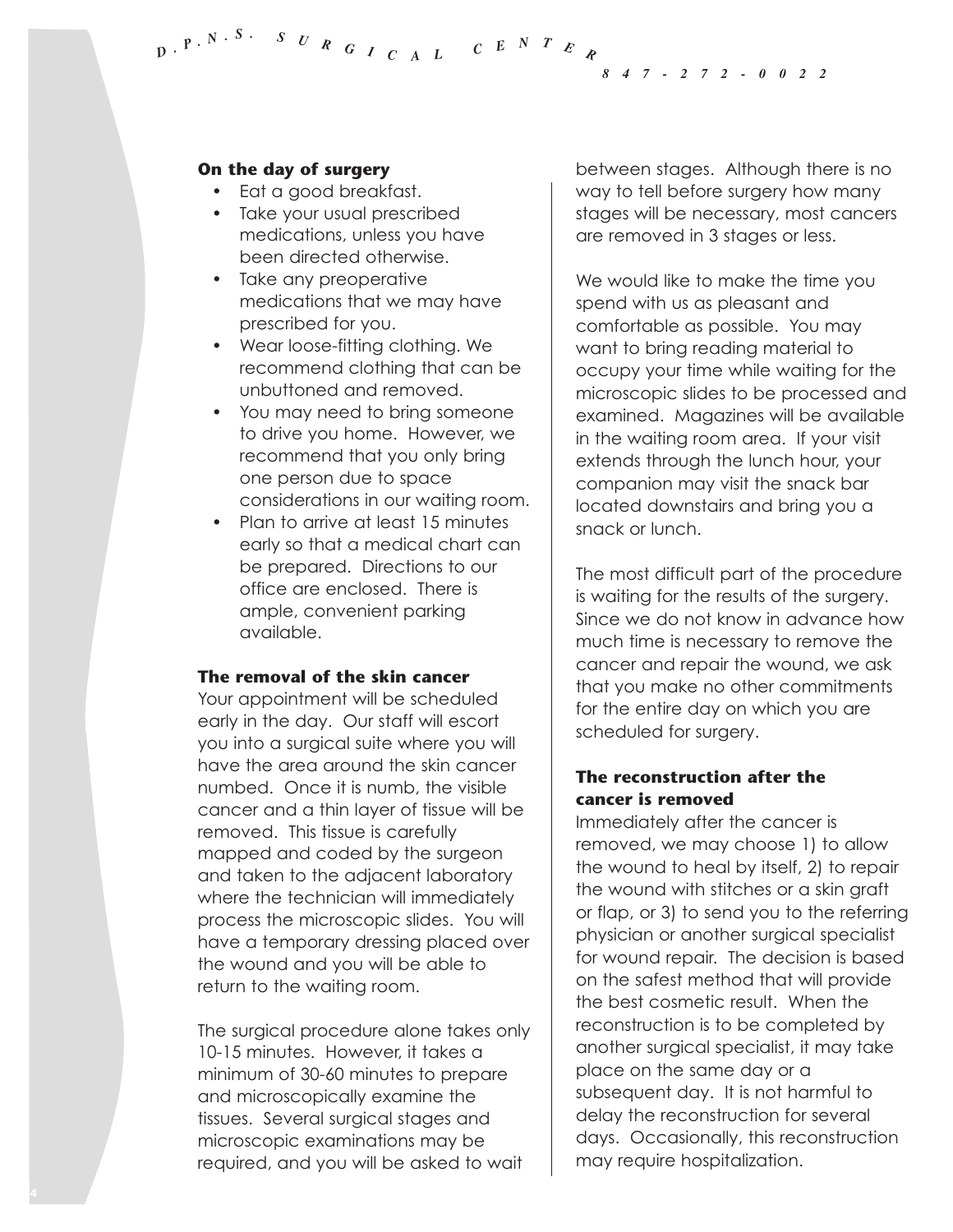#### **Post-surgical care and healing**

Your surgical wound will require care during the week(s) following surgery. You will be provided with detailed written instructions after your surgery. Common questions include:

#### **•Will the surgery leave a scar?**

Yes. Any form of treatment will leave a scar. However, because Mohs surgery removes as little normal tissue as possible, scarring is minimized. Also, complete healing of the surgical site may take up to 12 months. During this time, the surgical site may appear reddened or may feel swollen or lumpy, particularly in the first few months. We recommend that the site be gently massaged beginning one month after the procedure.

#### **•Will I have pain or bruising after surgery?**

Most patients do not complain of pain. If there is any discomfort, Tylenol is all that is usually necessary for relief. Avoid taking medications containing aspirin as they may cause bleeding. You may have some bruising around the wound, especially if the surgery is close to the eye.

#### **•Will further procedures need to be done?**

Most patients will not require further procedures after the repair of their surgical defect. Some repairs are completed in two stages, with the second stage occurring two to three weeks after the initial surgery. Also, in a minority of patients, some postoperative modification of the surgical site may be performed 6-8 weeks after the primary surgery to optimize the surgical outcome. Occasionally, depending on the type of cancer and its extent, postoperative radiation therapy may be recommended after surgery.

#### **Follow-up visits**

Usually only one or two return visits are needed to remove stitches or examine the healed surgical site. Afterwards, you may return to your referring physician for routine check-ups.

A follow-up period of five years for the treated cancer is essential. After having one skin cancer, statistics show that you have a higher chance of developing a second skin cancer. You should have your skin checked by your referring physician at least once a year, not only to examine the treated skin cancers, but also to check for new skin cancers.

#### **Risks associated with Mohs Micrographic Surgery**

Although your surgeon will remove as little tissue as possible, there are some general risks associated with the surgery. Your doctor will discuss these and any additional problems associated specifically with your situation.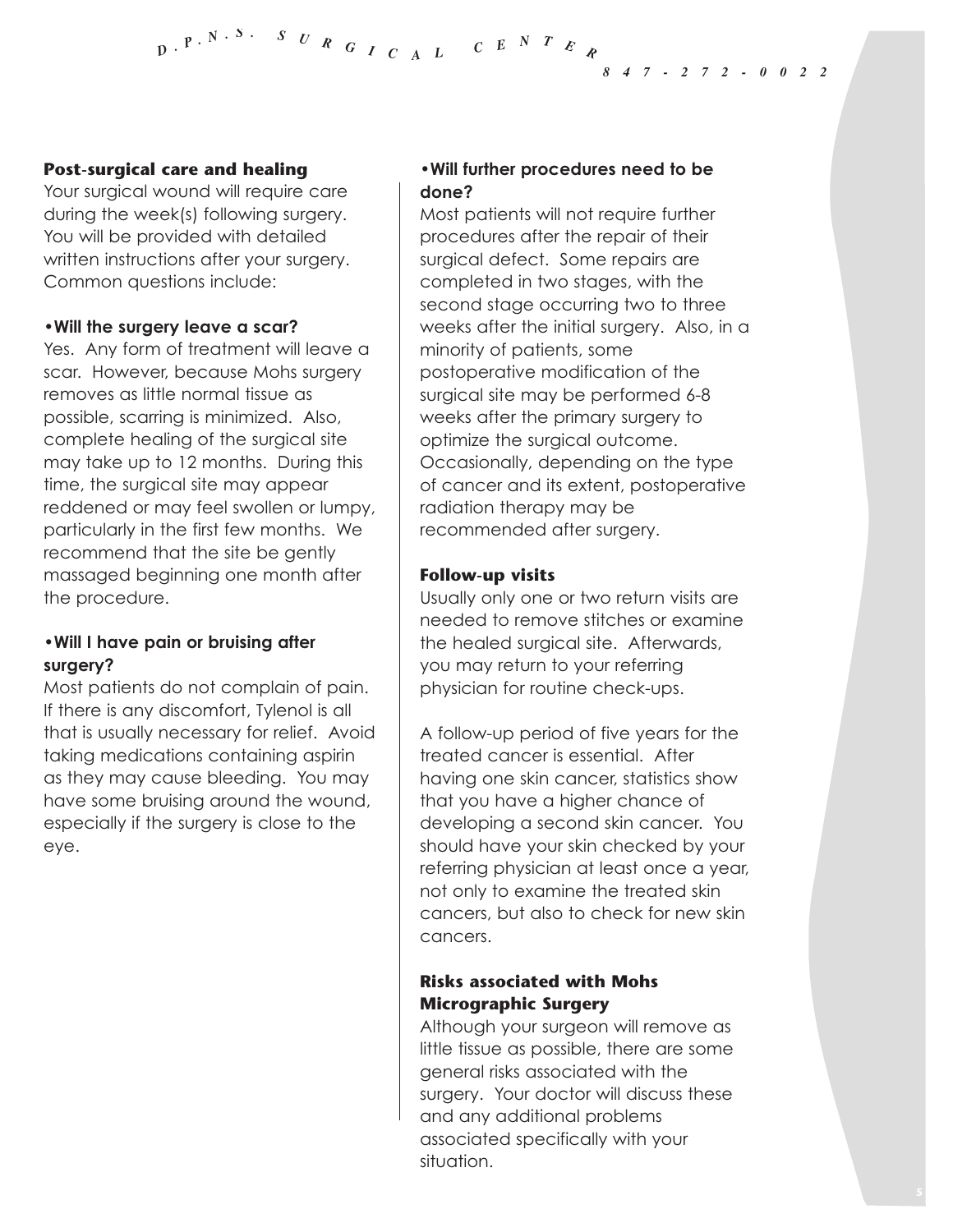*847-272-0022*

- As tumors are often larger than their surface appearance indicates, the wound after complete removal of the cancer may be larger than anticipated. Our primary goal is to remove the entire tumor.
- We make every effort to obtain an optimal cosmetic appearance after surgery. With any excisional surgical procedure, scarring will occur at the site of removal.
- Occasionally, the surgical site may be slow to heal, grafts or flaps may fail, or the repair may reopen after closure. The most common risk factors for these include smoking, diabetes, bleeding, poor physical condition, or other disease states.
- Skin cancer frequently involves nerves. With removal of the skin cancer, there may be local numbness or, less common, loss of local muscle movement after the procedure. Occasionally, nearby nerves can be injured during the reconstruction of the defect following surgery. For sensory nerves, sensation will usually return over a time period of up to 24 months. Motor nerves are less likely to have a return of function. For damage to major motor nerves, microsurgical repair may be required to salvage function.
- No procedure can guarantee that the cancer will never recur. With Mohs surgery, however, your cure rates will be maximized.

Although infection is rare, it can occur. Make sure that you follow your wound care instructions carefully and care for your surgical site on a daily basis.

#### **How can future skin cancers be prevented?**

The best protection from skin cancer is to avoid the harmful ultraviolet rays of the sun. Even if you tan easily, the sun can contribute to skin cancer. Minimize your exposure by 1) using a sunscreen with a sun protective factor (SPF) of at least 30 when you spend any time in the sun, 2) wearing broad brimmed hats, 3) minimizing sun exposure during midday hours (10 am to 2 pm), 4) using sun protection even on cloudy days since the ultraviolet light penetrates easily through the clouds. With adequate protection, you should be able to enjoy most of your normal daily activities without significantly increasing your risk of future skin cancers.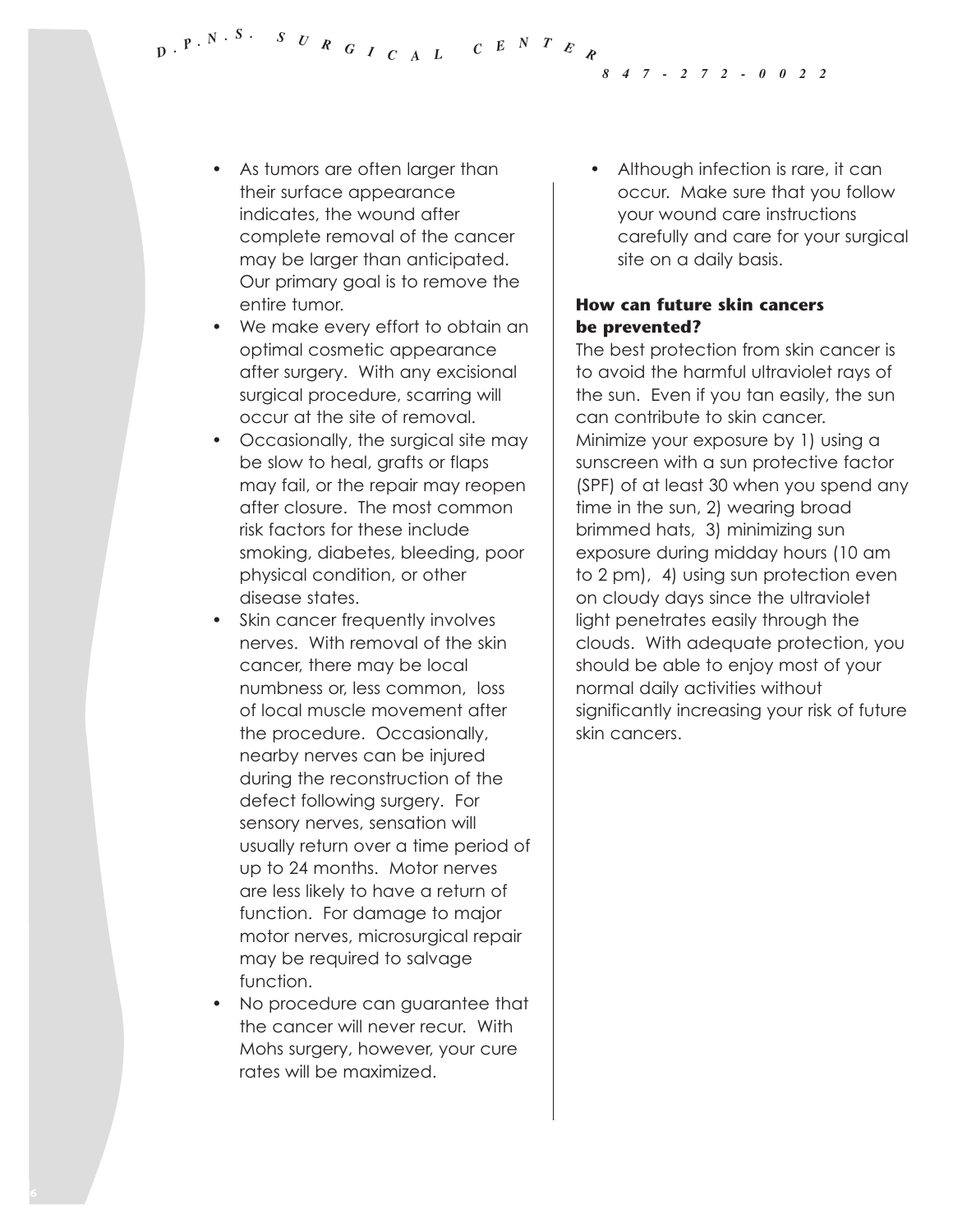*847-272-0022*



**American College** of Mohs Surgery Fellowship trained skin cancer and reconstructive surgeons

#### **Your Mohs Micrographic Surgeon**

Dr. James Lahti is a native of the Chicagoland area. He received his M.D. degree from Northwestern Medical School and completed residencies in Internal Medicine at Harvard University and Dermatology at the University of Maryland, where he served as Chief Resident. He completed a Fellowship in Mohs Micrographic Surgery at the Dermatologic Surgicenter in Philadelphia. While there he served on the faculty at Johns Hopkins University. He also received a Masters Degree in Public Health from the University of California, Berkeley. Dr. Lahti is board certified by the American Board of Dermatology. He is a fellow of the American College of Mohs Surgery. He is a clinical instructor at Northwestern University, Feinberg School of Medicine. Dr. Lahti is a member of the American Academy of Dermatology, American Academy of Dermatologic Surgery, American Society of Laser Medicine and Surgery, the American College of Mohs Surgery, and the Skin Cancer Foundation.



**Directions to our office:**

**The Office is located at: 400 Skokie Boulevard, Suite 450, Northbrook, IL** 

#### **Driving from the North:**

**Along Route 41:** Exit onto west Lake Cook Road. At the intersection with Skokie Boulevard, turn left (south) and drive for 0.65 miles. Our office is on the right hand side of the road.

**Along Route 94 (Edens):** Exit at Waukegan Road. At the first stop light, turn left onto Dundee Road. Take Dundee Road to Skokie Boulevard and turn left (north). Drive 0.5 miles on Skokie Blvd. Our office is on the left side.

#### **Driving from the South:**

Exit Route 94 (the Edens) onto West Dundee Road. At the first intersection turn right on Skokie Boulevard. Drive 0.5 miles to our office, which is on the left side of the road.

#### **Driving from the East or West:**

Our office is located on Skokie Boulevard between Lake Cook and Dundee roads.